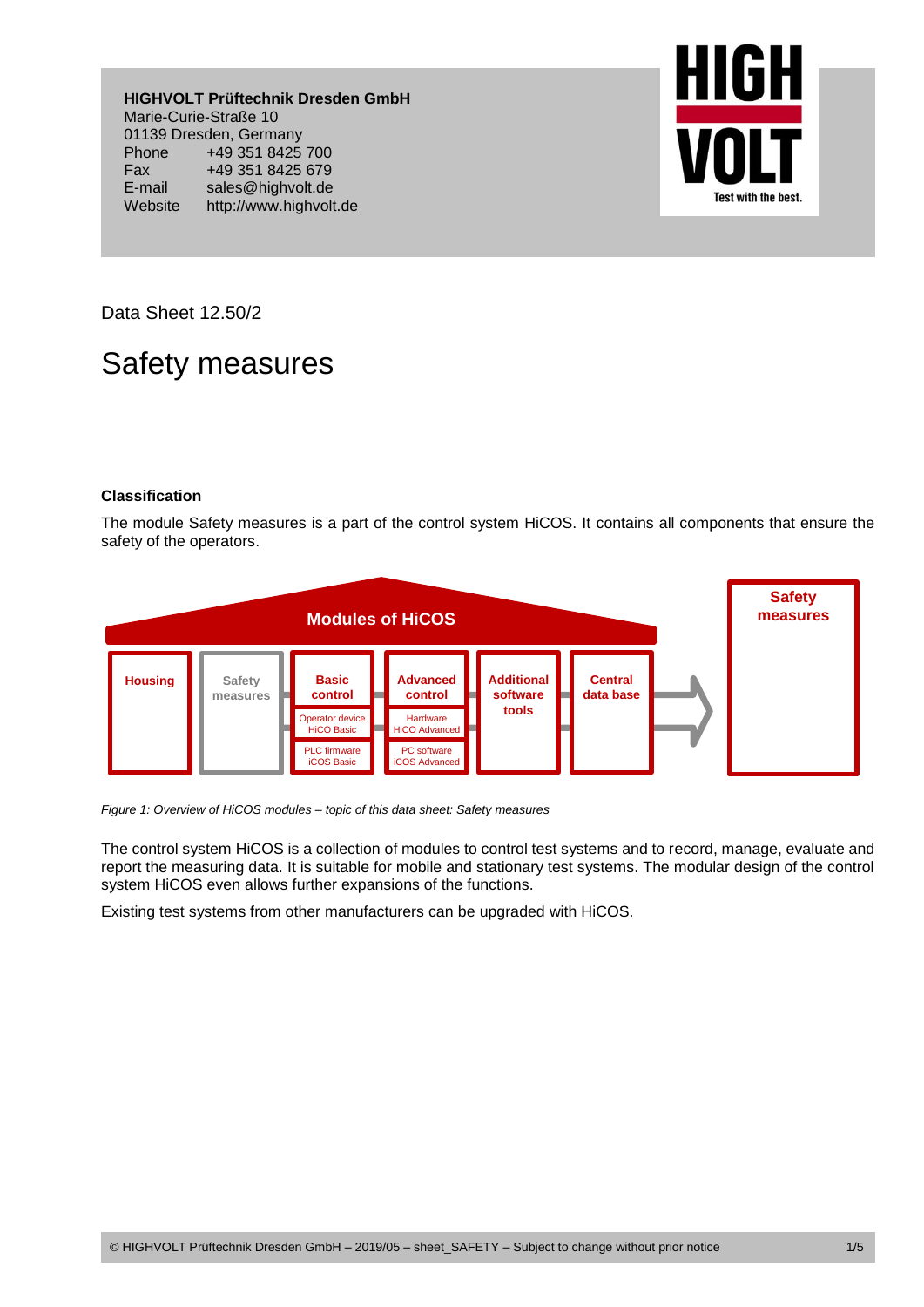## **Description**

Safety measures ensure the safety and health of the operators at work. The control of each HIGHVOLT test system includes the safety functions Emergency OFF and Safety loop that fulfill the requirements of the standard IEC 62061 (e.g. redundant safety loop). It is possible to include external emergency STOP buttons, door contacts and to interconnect several test systems. All safety measures from HIGHVOLT fulfill the latest requirements of international standards.

*Table 1: Available components*

| Component               | Description                                                                                                                                                                                                                                                                                                 |                          |      |                        |
|-------------------------|-------------------------------------------------------------------------------------------------------------------------------------------------------------------------------------------------------------------------------------------------------------------------------------------------------------|--------------------------|------|------------------------|
| <b>Guard fences</b>     | Movable barrier for the test area due to fence module with wheels<br>Fulfills SIL CL 3 (according to IEC 62061)<br>٠<br>Several guard fences can be connected in series<br>Dimensions (approx. L x W x H/mm): 2500 x 570 x 2000<br>Green and red signal<br>Door with two<br><b>Type</b><br>lamp<br>contacts |                          |      |                        |
|                         | Guard fence<br>Guard fence with signal<br>lamps                                                                                                                                                                                                                                                             | ✓                        |      |                        |
| Figure 2: Guard fence   | Guard fence with door<br>and signal lamps                                                                                                                                                                                                                                                                   | ✓                        |      |                        |
| <b>Safety columns</b>   | Green and red signal lamps to indicate the operational status<br>٠<br>inside the test area<br>Fulfills SIL CL 3 (according to IEC 62061)<br>Dimensions (approx. L x W x H/mm): 380 x 380 x 1200                                                                                                             |                          |      |                        |
|                         | <b>Type</b>                                                                                                                                                                                                                                                                                                 | Emergency<br>STOP button | Horn | Pushbutton<br>for horn |
|                         | Safety support with<br>emergency STOP button                                                                                                                                                                                                                                                                | ✓                        |      |                        |
|                         | Safety support with horn                                                                                                                                                                                                                                                                                    |                          | ✓    | ✓                      |
| Figure 3: Safety column | Safety support with<br>emergency STOP button<br>and horn                                                                                                                                                                                                                                                    |                          |      |                        |
|                         |                                                                                                                                                                                                                                                                                                             |                          |      |                        |
| <b>Safety circuit</b>   | Safety circuit consists of:<br>8 safety columns with emergency STOP button, without horn<br>٠<br>1 safety column with horn and pushbutton for horn<br>Cables and chains (length $= 5$ m) between safety columns with<br>warning signs                                                                       |                          |      |                        |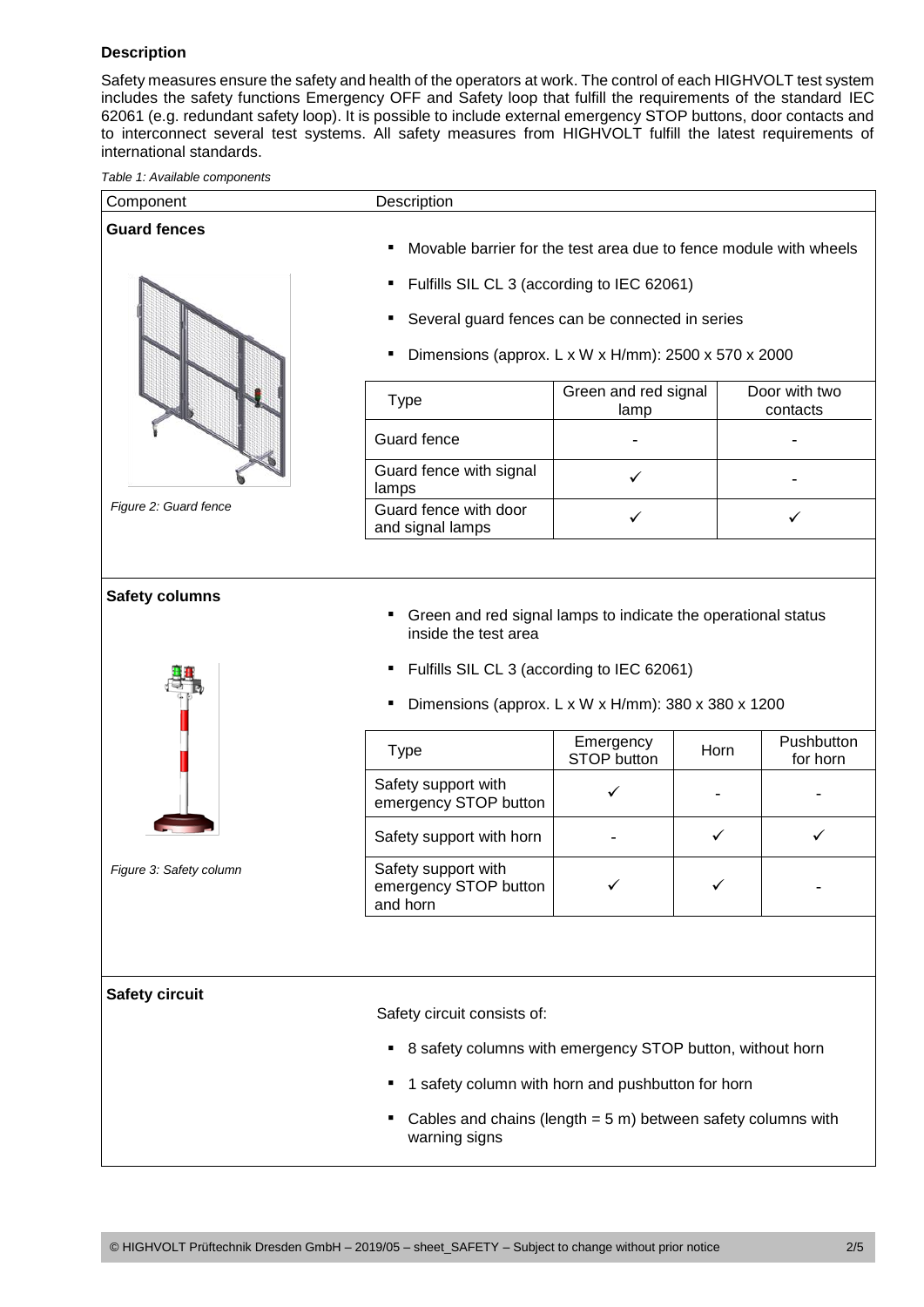| Component                                  | Description                                                                                                                                                                                                                                                                  |  |
|--------------------------------------------|------------------------------------------------------------------------------------------------------------------------------------------------------------------------------------------------------------------------------------------------------------------------------|--|
| <b>Test field visualization PC</b>         | The set is required for the visualization of the test field.<br>The set consists of a box PC, including keyboard and mouse.<br>An HDMI cable allows the connection to the test field visualization<br>monitor.                                                               |  |
| <b>Test field visualization monitor</b>    | The monitor is prepared for wall mounting.<br>Main parameters:<br>Main supply<br>1NPE<br>$V$ 230<br>Hz 50/60<br>kVA 0.5<br>Duty cycle<br>continuous operation                                                                                                                |  |
| Figure 4: Test field visualization monitor | Dimensions (approx.)<br>Width (w)<br>mm 640<br>Height (h)<br>mm 530<br>mm 230<br>Depth (d)<br>Screen diagonal<br>inch 27<br>Total weight<br>kg 5                                                                                                                             |  |
| <b>Test field visualization firmware</b>   | The firmware is installed on the test field visualization PC.<br>It allows the visualization of the following components:<br>٠<br>Door contacts<br><b>Emergency off buttons</b><br><b>Disconnectors</b><br>Earthing switches<br>Safety lamps                                 |  |
| <b>Test field configuration firmware</b>   | The firmware extents the test field visualization firmware, it is<br>п<br>installed on the test field visualization PC.<br>It allows the flexible organization of the test field in different test<br>areas.<br>The effort for realization depends on the test field layout. |  |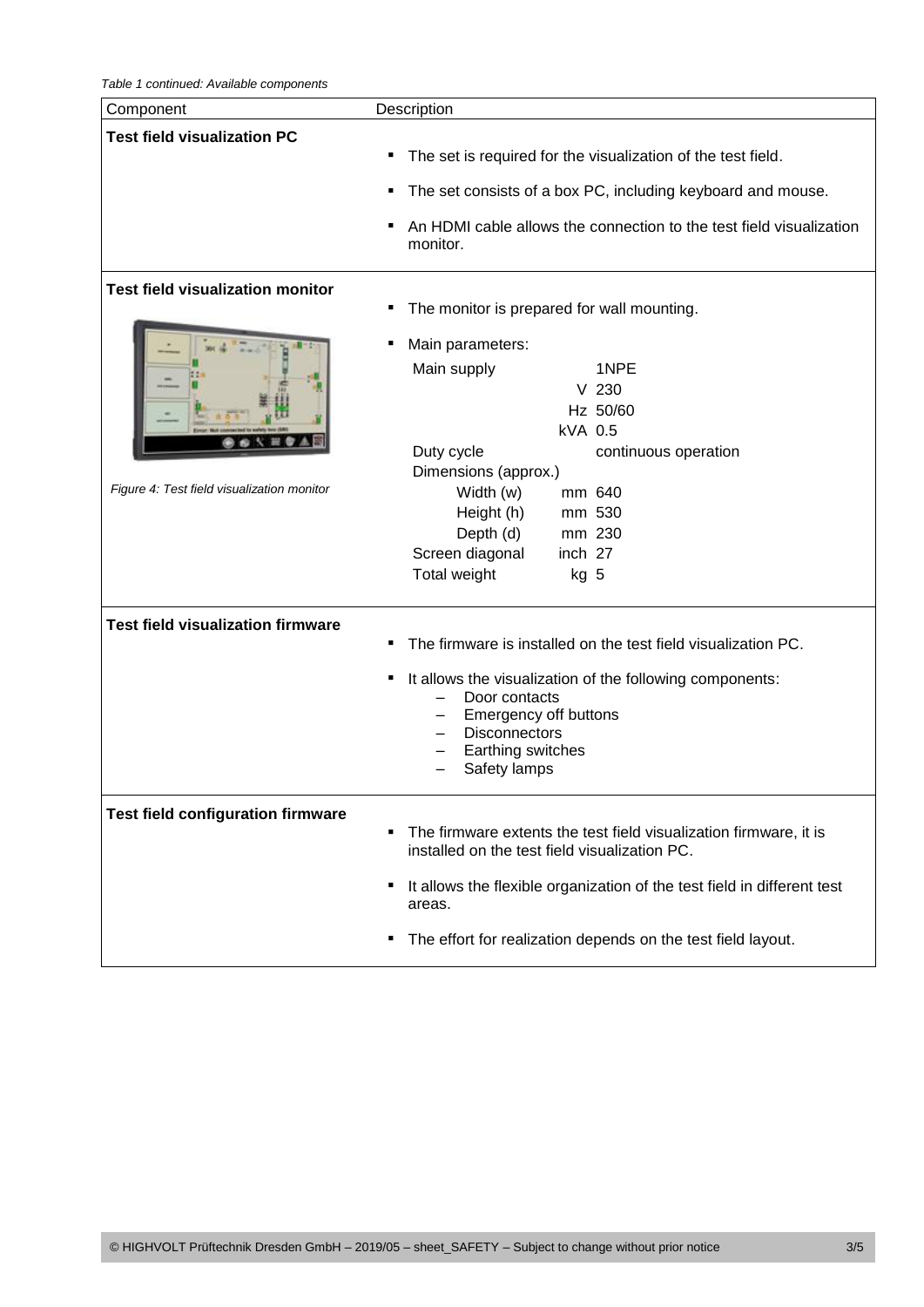| Component               | Description                                                                                                                                                                                                                                                                                                                                                                                        |  |  |
|-------------------------|----------------------------------------------------------------------------------------------------------------------------------------------------------------------------------------------------------------------------------------------------------------------------------------------------------------------------------------------------------------------------------------------------|--|--|
| Safety extension unit   | The unit extends the safety system with safety-related decentral<br>periphery and digital outputs.                                                                                                                                                                                                                                                                                                 |  |  |
|                         | The unit is necessary if one of the following conditions is given:<br>٠<br>The number of required safety related inputs exceeds the<br>number of available safety related inputs, provided with the<br>control of delivered test systems.<br>The distance between sensor and safety control exceeds<br>100 m.<br>A flexible organization of the test field in different test areas<br>is required. |  |  |
|                         | Main parameters:                                                                                                                                                                                                                                                                                                                                                                                   |  |  |
|                         | 1NPE<br>Main supply<br>$V$ 230<br>Hz 50/60<br>kVA 2.3                                                                                                                                                                                                                                                                                                                                              |  |  |
|                         | Duty cycle<br>continuous operation<br>Dimensions (approx.)<br>Width (w)<br>mm 380<br>Height (h)<br>mm 300<br>Depth (d)<br>mm 210<br>Total weight<br>kg 15                                                                                                                                                                                                                                          |  |  |
|                         | Installation<br>indoor, stationary<br>4 (SIL CL 3)<br>Safety related inputs<br>4 (potential free)<br>Safety digital outputs<br>m max. 100<br>Distance sensor to<br>The unit can be upgraded with max. 4 fail safe add-ons (leads to<br>max. 20 safety related inputs / outputs).                                                                                                                   |  |  |
|                         | Several safety extensions units can be connected.                                                                                                                                                                                                                                                                                                                                                  |  |  |
| Fail safe output add-on | The add-on extends the safety system with 4 safety related<br>outputs.                                                                                                                                                                                                                                                                                                                             |  |  |
|                         | It is necessary if the safety system of existing systems from<br>٠<br>HIGHVOLT or other manufacturers shall be connected to a new<br>safety system.                                                                                                                                                                                                                                                |  |  |
| Fail safe input add-on  | The add-on extends the safety system with 4 safety related inputs.                                                                                                                                                                                                                                                                                                                                 |  |  |
|                         | It is necessary if one of the following conditions is given:<br>The number of required safety related inputs exceeds the<br>number of available safety related inputs, provided with the<br>safety extension unit.<br>The test system is installed in a shielded room.                                                                                                                             |  |  |